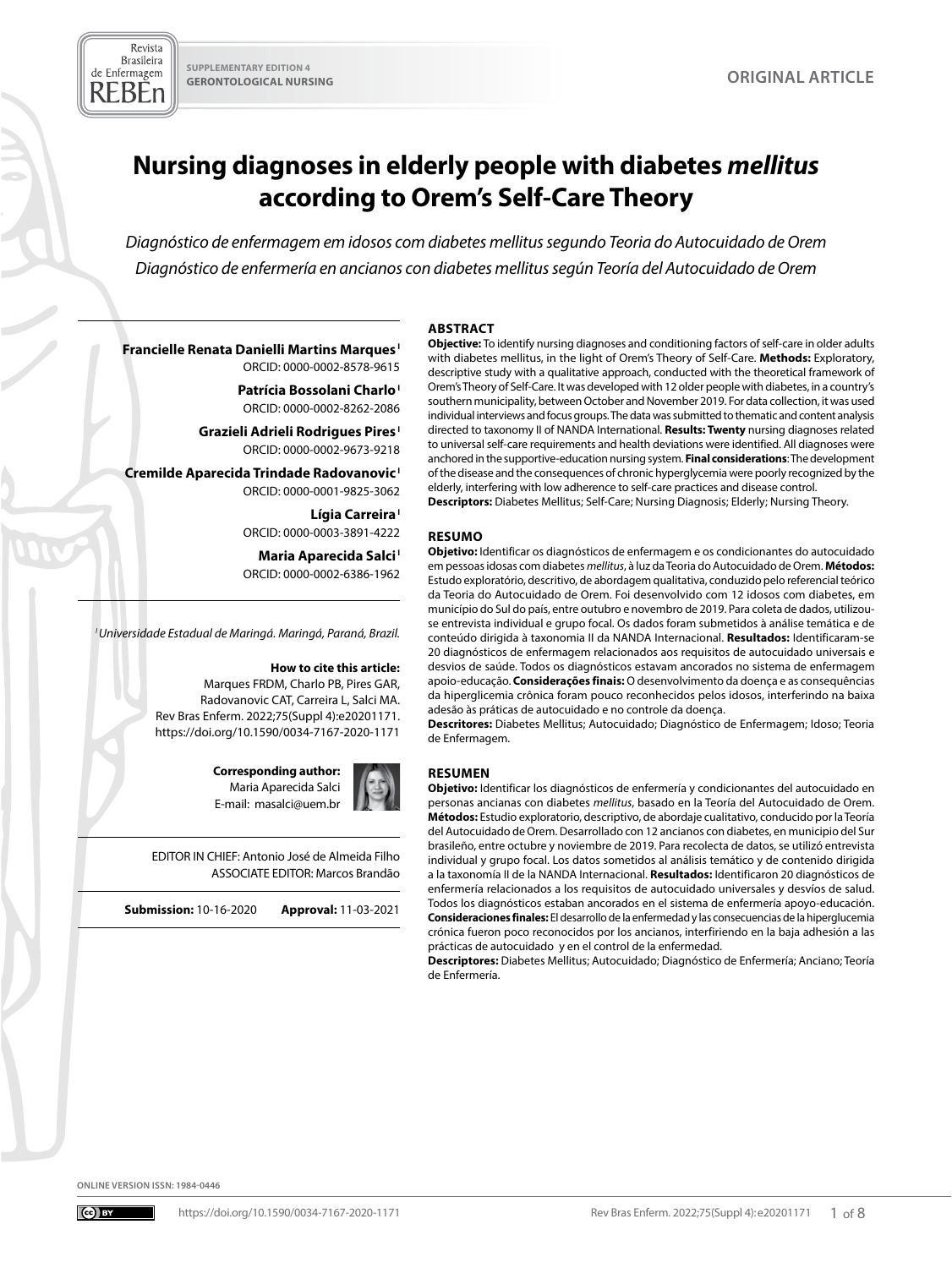### **INTRODUCTION**

Diabetes mellitus (DM) is considered a worldwide epidemic. It is the cause of 71% of all deaths worldwide. In Brazil, it causes about 5% of all deaths from chronic noncommunicable diseases (NCDs)(1). Type 2 DM (DM2) accounts for 90% to 95% of all DM cases, and poor eating habits and physical inactivity are the main modifiable risk factors for developing the disease<sup>(2)</sup>. The change in lifestyle and the increase in obesity were factors that contributed to the growing worldwide prevalence of DM2(3).

The growing importance of this disease as one of the leading causes of death in the population over 60 years of age<sup>(2)</sup> emphasizes the longitudinality in elderly care as a fundamental strategy in Public Health for monitoring the chronic conditions present in this population. The acute and chronic complications of DM2, such as coronary artery disease, peripheral arterial disease, and cerebrovascular disease, occur due to persistent hyperglycemia and decompensated metabolic control in older people with DM2<sup>(2,4)</sup>. The test considered the gold standard to determine metabolic control is the glycated hemoglobin (HbA1c), whose values considered appropriate for the elderly are between 7% and 8% (2), but the goals should be individualized, given risk factors and presence of comorbidities<sup>(2)</sup>.

The nurse's role stands out when it comes to monitoring older people with DM2, by identifying problems, giving guidance on the disease, and providing health education to make them take responsibility for their self-care<sup>(5)</sup>. The sharing of responsibilities between health professionals and the elderly with chronic conditions synthesizes the active role that these social actors should play to achieve positive results, capable of stabilizing and controlling the disease through adherence to treatment<sup>(6)</sup>. Self-care in the treatment of DM2, besides adherence to drug therapy and glycemic monitoring, involves healthy eating, regular physical activity, proper foot care, ability to resolve conflicts and deal positively with the presence of a chronic condition<sup>(4)</sup>.

A theoretical framework of reference for self-care in nursing professional practice is Orem's Theory of Self-Care, which involves the theoretical constructs of Self-Care, Self-Care Deficits and Nursing Systems, all interrelated, providing support and foundations for nursing practice<sup>(7)</sup>. Orem conceptualizes "nursing" as a human service to help people obtain and recover skills and states that the individual's physical, psychological, interpersonal, and social aspects of health are inseparable<sup>(5,8)</sup>.

In this context, nurses need to assess individualized self-care capacity and perform the nursing process (NP) in five steps: 1) collection, systematic, and organized data analysis; 2) identification of people's needs; 3) planning; 4) implementation; and 5) evaluation of care<sup>(9)</sup>. The second stage should be supported by taxonomic classification documents, such as the Nursing Diagnosis (ND) classification of NANDA I(10).

Orem's Theory of Self-Care for older people with DM becomes applicable, mainly due to the chronicity of this morbidity and the continuous need for effective self-care. For this reason, this study is relevant considering the need and incentive for nurses to develop the Systematization of Nursing Care and implement the NP - in this case, highlighting the NDs, the basis for the implementation of other steps of the care process.

## **OBJECTIVE**

To identify nursing diagnoses and conditioning factors of self-care in older adults with diabetes mellitus, in the light of Orem's Theory of Self-Care.

## **METHODS**

## **Ethical aspects**

All ethical and legal precepts regulated by Resolutions 466/2012 and 510/2016 of the National Health Council were respected. The Permanent Committee for Project Evaluation and the Permanent Committee for Ethics in Research with Human Beings (COPEP) approved this research under Opinion N°. 1.161.338. All participants signed the Informed Consent Form (ICF). To preserve participants' confidentiality and anonymity, they were identified by the letter "P" followed by numbers from 1 to 12 to classify the order of their speeches (P1, P2… P12).

## **Type of study**

This is an exploratory, descriptive study with a qualitative approach(11). It used the COREQ (*Consolidated criteria for reporting qualitative research*) protocol to improve the presentation of the results of this research.

### **Methodological procedures**

## *Study setting*

A study conducted in a Basic Health Unit (UBS) in the Southern Brazilian region which participated in the regional mentoring process for bronze seal and had a health team engaged in care of people with DM2.

#### *Data source*

Twelve people with DM2, from every risk stratum, who met the inclusion criteria participated in the study: being 60 years old or older, not presenting physical or psychological conditions that prevented them from participating in the interview and focus group, being in treatment for at least 12 months and assiduously attending the individual and group services offered by the UBS team. The study excluded people under 60 years old and those unable to express themselves orally. Nobody who was invited refused to participate in the research.

#### *Collection and organization of data*

Data collection occurred between October and November 2019. For this procedure, a room next to the UBS was made available, a place routinely used by the team when there is the need for meetings/training/group work. The location for conducting the research and scheduling the participants had the support of the UBS nurse.

For the research process, they used the techniques of individual interviews and focus groups. The choice for the focus group was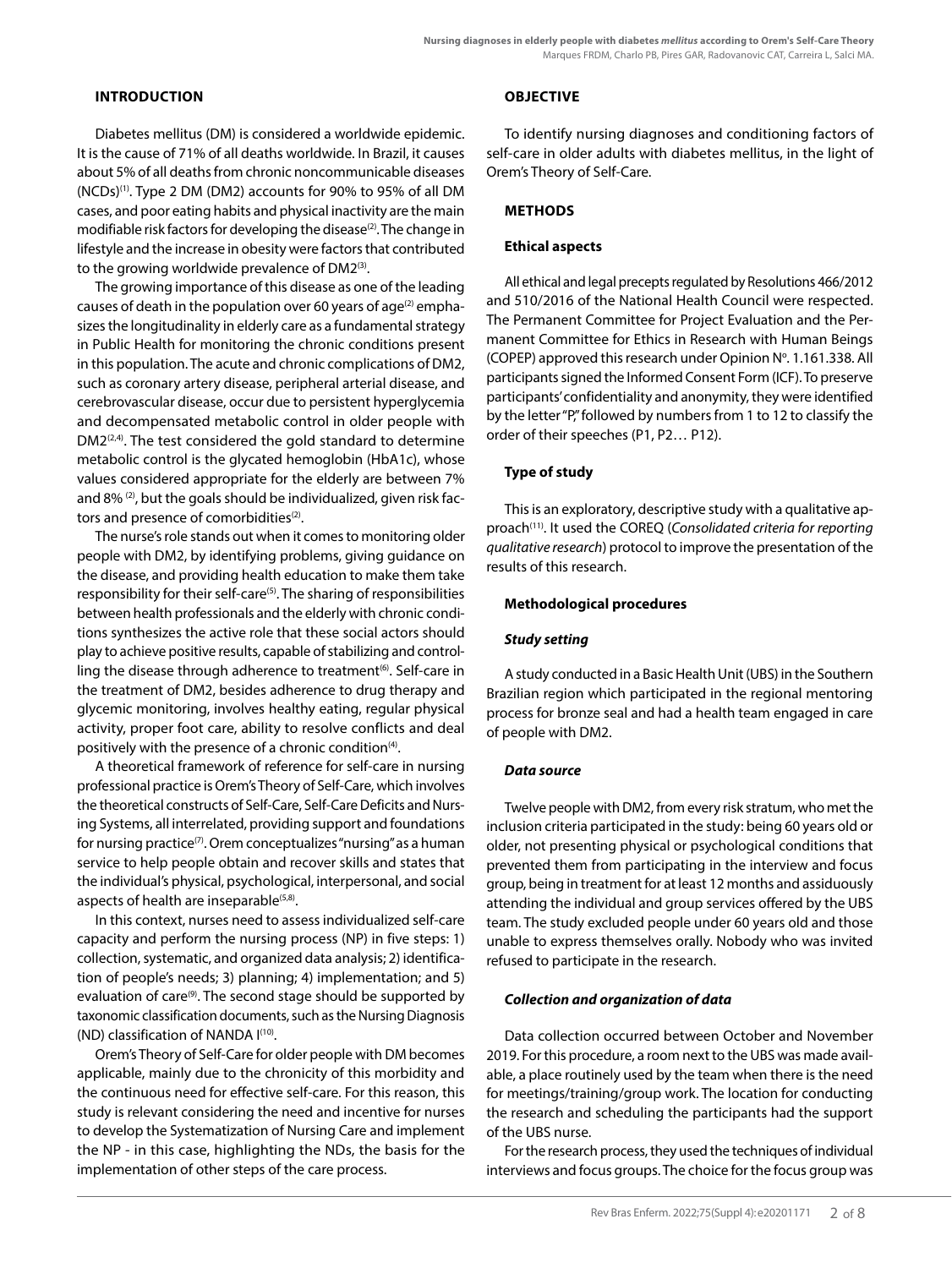due to the possibility of facilitating the dialogue, interaction, and exchange of experiences among the participants, fundamental factors to understand the perceptions, practices, and attitudes experienced by the group participants. The interviews were conducted using a question guide developed by the researchers, which focused on sociodemographic characteristics and clinical history (classification of metabolic control, time of DM2 diagnosis, and presence of polypharmacy), with apparent and content validation<sup>(12)</sup> performed by eight members of the Study and Research in Chronic Conditions Group (GEPECRON). In order to proceed with the validation, the following steps were performed: deepening of the theme, apparent analysis related to semantics and clarity of the questions, and theoretical analysis of each item regarding content and relevance<sup>(12)</sup>.

Two dates were scheduled for the individual interviews, followed by the focus group, with six people participating on each date. On both days, two researchers with a bachelor's degree in nursing, master's students, and experience in the techniques used, participated in the data collection, giving a personal introduction, and explaining the importance and reasons for participating in the research. Individually, they established a relationship with each participant and carried out the interview, which lasted an average of 20 minutes. After the individual interviews, the participants gathered in a semicircle to start the focus group, which lasted approximately 70 minutes. The trigger question for the focus groups aimed to understand knowledge about self-care practices related to DM2: "How do you practice self-care regarding diabetes?" Participants were encouraged to answer each question. Based on the group's speeches, new questions were asked until the presentation of new conditioning factors of self-care was exhausted, or there was redundancy in the information, reaching data saturation.

All interviews and recorded content obtained in the two focus groups were transcribed into a Microsoft Word document. They were individually organized, assigning each transcription to the corresponding participant so that the self-care conditioning factors mentioned were individually identified<sup>(11)</sup>. Then, this information was presented to the participants, identifying their respective conditions of self-care to reveal the findings and confirm the veracity of the information obtained<sup>(11)</sup>.

#### *Data analysis*

To organize and systematize the data, we adopted the technique of thematic analysis<sup>(11)</sup>, which consists of the stages of pre-analysis, analysis, and interpretation; and the directed content analysis<sup>(13)</sup>, based on consolidated studies on a phenomenon to support the choices and decisions of codes and categories of the study, for which we used the taxonomy II of NANDA-I<sup>(10)</sup>. In the pre-analysis<sup>(11)</sup>, a loose reading of the transcribed material was performed, identifying self-reported health conditions, process, or vulnerability, resulting in the main excerpts that composed the record units..

In the stage of analysis $(11)$ , the excerpts were coded according to convergent and divergent passages, giving rise to units of meaning, categorized into problems, potential risks, and health promotion status. In interpretation<sup>(11)</sup>, the NDs were identified, corresponding to the nurse's clinical judgment about a health condition, process, or vulnerability of an individual, family, group, or community to support future nursing interventions<sup>(10)</sup>. For the directed content analysis<sup>(13)</sup>, which used taxonomy II of NANDA-I(10), the process of identifying NDs was established by clinical reasoning(14).

The researchers' scientific knowledge and experiences, together with the inferences obtained through interviews and focus groups, allowed the clinical reasoning<sup>(14)</sup> with solidity in the evaluation of each person. The identified problems, potential risks, or health promotion status were grouped by similarity, considering the components (title, domain, and defining characteristics). Then, the NDs were correlated with the theoretical framework $(7-8)$ , interpreted based on critical and reflective inferences<sup>(11)</sup>.

Once the product of analysis was obtained, the accuracy of the NDs found was verified. The accuracy of the ND is validated when the nurse can clearly identify and link the defining characteristics to the related factors and/or risk factors found with the evaluation of the individual, family, group or community<sup>(10)</sup>. Thus, the technique of validation by consensus<sup>(15)</sup> was applied, in order to establish a unanimous opinion about the pertinence and relevance of a given ND. For the validation<sup>(15)</sup>, three experts were selected meeting the following criteria: being linked to the Graduate Nursing Program, being part of GEPECRON, having experience with care work in PHU and having experience in applying the ND and nursing classifications or taxonomies. The disagreement of one or more specialists conditioned the nonvalidation of the respective NDs<sup>(15)</sup>.

The NDs, therefore, were derived from the data obtained by the two collection techniques, with no prior indication of the themes presented in the results. Pre-analysis, analysis, and interpretation<sup>(11)</sup> were performed with the help of MAXQDA® software, version 20.0.8, reference 230594870. After validating the NDs, a tree with the self-reported health conditions, process, or vulnerability was elaborated, and the relations with the defining characteristics expressed by each ND were pointed out.

#### **RESULTS**

Twelve people with DM2 participated in the study, eight women and four men; in the age range between 60 and 79 years; most with less than five years of disease diagnosis and poor metabolic control classification; and half of them used polypharmacy, with daily consumption of five or more medications. Chart 1 describes the identified NDs, presenting only the leading health conditions, processes, or vulnerability to corroborate the respective ND.

As for the self-care requirements, the NDs were related to the universal and health deviation ones, according to Chart 2. Only developmental requirements were not associated with the ND because specific aspects of the life cycle processes were not identified in the research participants but correlated to the chronic condition researched.

All NDs in the older adults with DM2 corresponded to the supportive nursing education system. As for the focus of the NDs, eleven were related to health problems, four to potential risk, and five to health promotion (Chart 3). The fact that most NDs indicate failures in actions highlights the role of nurses in promoting interventions aimed at promoting the practice of self-care.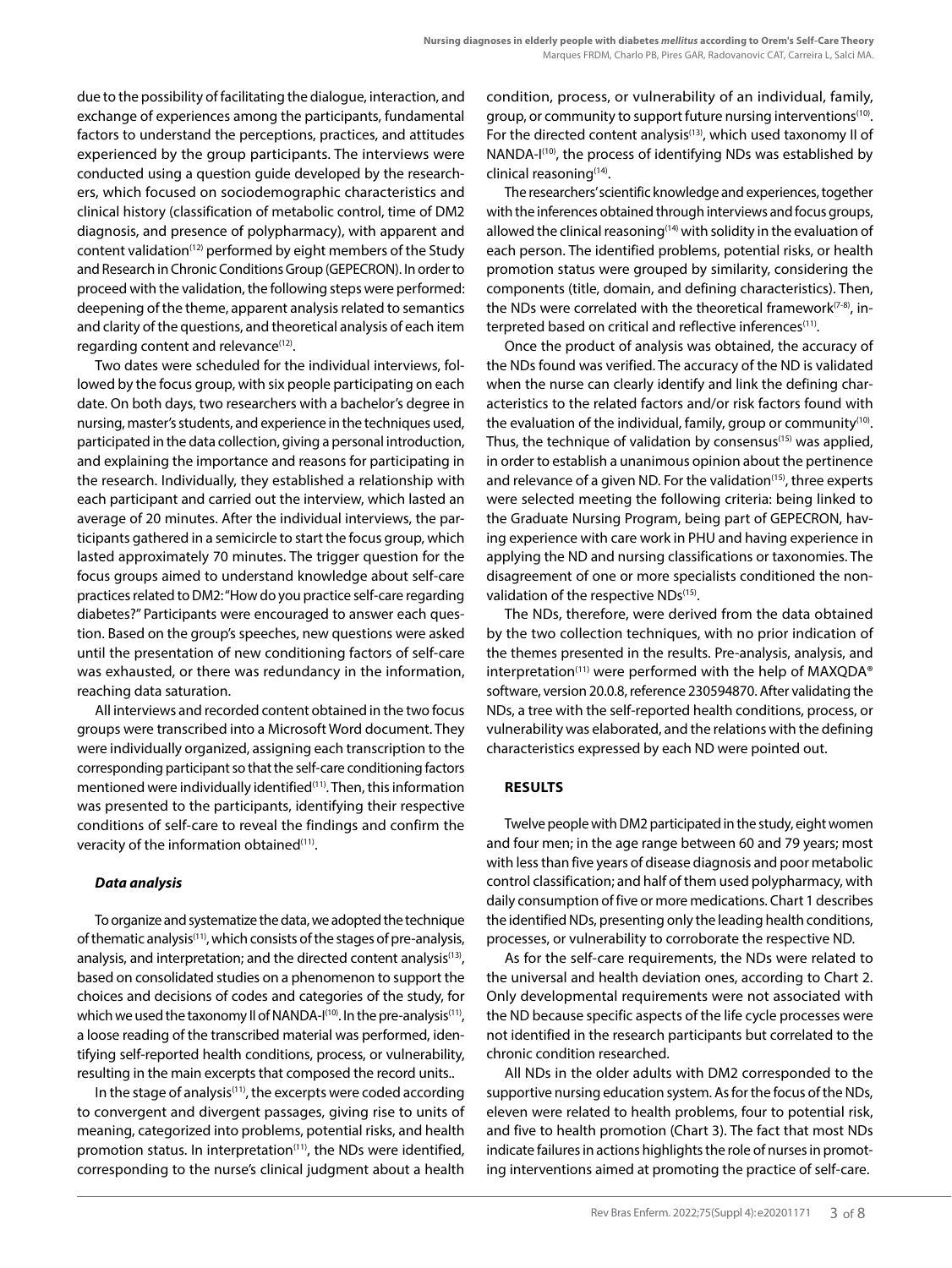**Chart 1 -** Nursing diagnoses, according to NANDA-I taxonomy II, in older people with type 2 diabetes mellitus according to the defining characteristics, based on self-reported health conditions, process, or vulnerability, Maringá, Paraná, Brazil, 2019

| Self-reported health conditions, process, or vulnerability by<br>older adults with type 2 diabetes mellitus                                                                                                                                                                       | <b>Defining Characteristics</b>                                                                                           | <b>Domain</b>                  | <b>Nursing Diagnosis</b>                              |
|-----------------------------------------------------------------------------------------------------------------------------------------------------------------------------------------------------------------------------------------------------------------------------------|---------------------------------------------------------------------------------------------------------------------------|--------------------------------|-------------------------------------------------------|
| My foot used to fit a toe in the cracks [] after I learned to take care of<br>myself, it healed. (P12)<br>I'm walking. (P11)<br>I went to the prevention exam wearing flip-flops, and the nurse told<br>me that I shouldn't wear them, so I try not to wear them anymore.<br>(P7) | Express desire to improve<br>self-care.<br>Expresses desire to<br>increase knowledge about<br>self-care strategies.       | 4. Activity/resting            | Disposition to<br>improve self-care                   |
| I participated in the smoking group. I didn't quit, but I reduced<br>smoking. (P4)                                                                                                                                                                                                | Express desire to improve<br>goal setting.                                                                                | 9. Coping/<br>stress tolerance | Improved disposition<br>for resilience                |
| I learned that my glycated [hemoglobin] must be below 7. (P3)<br>My glycated [hemoglobin] was 9.5 normal is between 6 and 5.<br>(P11)<br>I have learned to always look at my feet. I look at them every day. (P3)                                                                 | Express desire to increase<br>understanding of health<br>information to make<br>health care choices.                      | 1. Health Promotion            | Improved disposition<br>for health literacy           |
| Walking in closed shoes, which I have changed since I was told to. I<br>used to wear flip-flops. (P1)<br>After I went back to taking the medicine, the heat in my legs<br>decreased. (P10)                                                                                        | Express desire to improve<br>daily life choices to<br>achieve goals.                                                      | 1. Health Promotion            | Improved<br>disposition for health<br>maintenance     |
| I need to eat every 3 hours. (P7)                                                                                                                                                                                                                                                 | Express desire to improve<br>nutrition                                                                                    | 2. Nutrition                   | Improved disposition<br>for nutrition                 |
| We know, but we don't take care of ourselves. (P11)<br>I smoke. But I don't smoke in front of others. (P5)                                                                                                                                                                        | Lack of adherence to<br>health activities                                                                                 | 4. Activity/resting            | Self-neglect                                          |
| I was doing it [exercising] at the academy, but stopped because it is<br>too busy at the farm. (P10)                                                                                                                                                                              | Insufficient motivation for<br>physical activity.<br>Insufficient knowledge<br>about the benefits of<br>physical exercise | 1. Health Promotion            | Sedentary lifestyle                                   |
| They [health professionals] already told me not to do that [smoking]<br>anymore, but I never had a problem because of that. (P1)<br>They [health professionals] told me that I can't eat dulce de leche,<br>but I do. (P12)                                                       | Negative perception of<br>the recommended health<br>care strategy                                                         | 1. Health Promotion            | Risk-prone health<br>behavior                         |
| It's no use to take care of my diet, because the more I take care<br>of myself, the more it [the blood sugar] goes up. So, I don't care<br>anymore. (P5)                                                                                                                          | Lack of interest in<br>improving health<br>behaviors                                                                      | 1. Health Promotion            | Inefficient health<br>maintenance                     |
| My diabetes is low in the morning, and high at night. (P2)                                                                                                                                                                                                                        | Lack of adherence to the<br>diabetes control plan                                                                         | 2. Nutrition                   | Risk of unstable<br>blood sugar                       |
| I get up all night to pee. (P10)                                                                                                                                                                                                                                                  | Nocturia                                                                                                                  | 3. Elimination and<br>exchange | Impaired urinary<br>elimination                       |
| I walk holding the broomstick. (P1)                                                                                                                                                                                                                                               | Increased susceptibility<br>to falls                                                                                      | 11. Safety/protection          | Risk of falls                                         |
| It looks like you have fire in your leg and burning in your feet. (P8)<br>Sometimes I can't cover my foot because it burns so much. (P3)                                                                                                                                          | Insufficient knowledge<br>about the disease process                                                                       | 4. Activity/resting            | Risk of ineffective<br>peripheral tissue<br>perfusion |
| I heard that sweetener could do more harm than sugar, so every day<br>I use one. (P6)<br>Who has diabetes cannot go out alone in the street. (P7)<br>[Who has diabetes] can't do anything. (P9)                                                                                   | Incorrect information or<br>information provided by<br>others                                                             | 5. Perception/<br>cognition    | Poor knowledge                                        |
| My sister had a heart attack because of diabetes. I am afraid I will die<br>early like her. (P4)                                                                                                                                                                                  | Fear of premature death                                                                                                   | 9. Coping/<br>stress tolerance | Death-related<br>Anxiety                              |
| When I want to stop smoking, I will stop. (P5)                                                                                                                                                                                                                                    | Denying weaknesses                                                                                                        | 9. Coping/<br>stress tolerance | Defensive coping                                      |

To be continued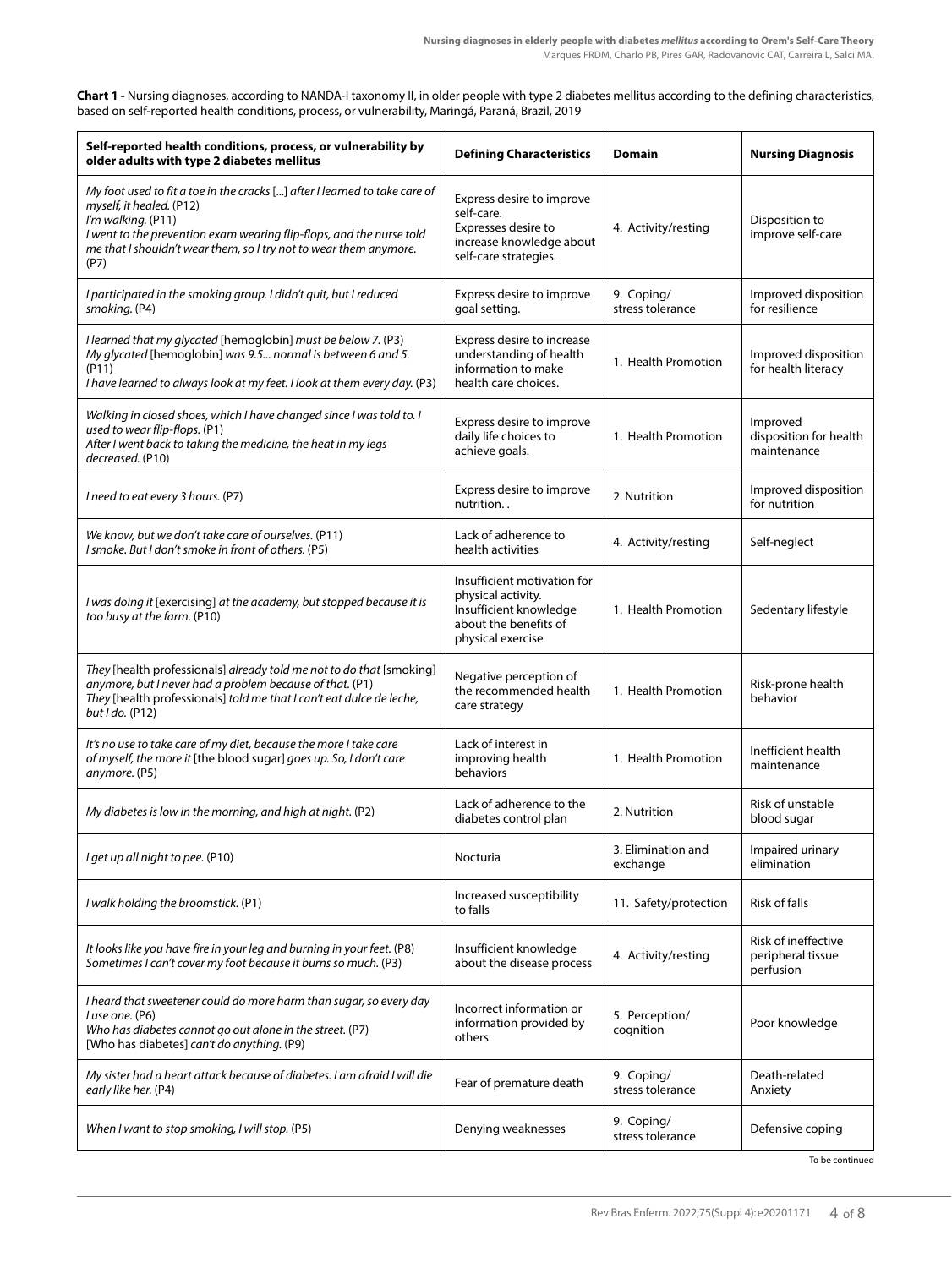| Chart 1 (concluded) |  |  |
|---------------------|--|--|
|---------------------|--|--|

| Self-reported health conditions, process, or vulnerability by<br>older adults with type 2 diabetes mellitus                                                  | <b>Defining Characteristics</b>                                   | <b>Domain</b>                  | <b>Nursing Diagnosis</b>             |
|--------------------------------------------------------------------------------------------------------------------------------------------------------------|-------------------------------------------------------------------|--------------------------------|--------------------------------------|
| Some people think we are cocky, because we only wear shoes on the<br>street, we don't wear flip-flops. That's why sometimes we must wear<br>flip-flops. (P6) | Perception of community<br>vulnerability                          | 9. Coping/<br>stress tolerance | Ineffective<br>community coping      |
| I don't like to talk about it [complications]. (P1)                                                                                                          | Does not admit the<br>impact of the disease<br>on life            | 9. Coping/<br>stress tolerance | Ineffective denial                   |
| My entire heel is cracked. (P5)<br>My foot is dry, the heel cracks, so it can develop a wound, I'm afraid. (P6)                                              | Alteration in skin integrity                                      | 11. Safety/protection          | <b>Risk of Infection</b>             |
| When my foot is very cracked, I roll it over the tile. (P8)                                                                                                  | Insufficient knowledge<br>about protection of tissue<br>integrity | 11. Safety/protection          | Risk of impaired<br>tissue integrity |

**Chart 2 -** Nursing diagnoses, according to NANDA-I taxonomy II, according to Orem's Theory of Self-Care, Maringá, Paraná, Brazil, 2019

| Nursing diagnoses based on universal requirements        |  |
|----------------------------------------------------------|--|
| Self-neglect                                             |  |
| Sedentary lifestyle                                      |  |
| Risk-prone health behavior                               |  |
| Death-related anxiety                                    |  |
| Ineffective health maintenance                           |  |
| Impaired urinary elimination                             |  |
| Disposition to improve self-care                         |  |
| Improved disposition for resilience                      |  |
| Improved disposition to health literacy                  |  |
| Improved disposition for health control                  |  |
| Improved disposition for nutrition                       |  |
| Nursing diagnoses based on health deviation requirements |  |
|                                                          |  |
| Risk of ineffective peripheral tissue perfusion          |  |
| Poor knowledge                                           |  |
| Risk of unstable blood sugar                             |  |
| Defensive coping                                         |  |
| Ineffective community coping                             |  |
| Ineffective denial                                       |  |
| <b>Risk of Infection</b>                                 |  |
| <b>Risk of falls</b>                                     |  |
| Risk of impaired tissue integrity                        |  |

## Improved disposition for nutrition **DISCUSSION**

The ability to diagnose in nursing involves continuous reasoning and judgment processes that support the nursing procedures to be adopted. Clinical reasoning is a skill to be built and refined through daily practice so that nurses can judge diagnostic inferences in clinical practice<sup>(14)</sup>. Therefore, studies on ND aim to improve the accuracy of nurses' critical thinking and care planning, bringing scientific research closer to the needs identified by care services and promoting critical thinking in nursing<sup>(14)</sup>. The nurse's autonomy in performing the NDs assists the person/family/community with enough critical elements to propose interventions to the identified problems, besides recognizing Nursing as the science of care<sup>(16)</sup>.

**Chart 3 -** Nursing diagnoses, according to NANDA-I taxonomy II, related to the health problem, potential risk, and health promotion, Maringá, Paraná, Brazil, 2019

| Nursing diagnoses related to health problems    |  |  |  |
|-------------------------------------------------|--|--|--|
| Self-neglect                                    |  |  |  |
| Sedentary lifestyle                             |  |  |  |
| Risk-prone health behavior                      |  |  |  |
| Ineffective health maintenance                  |  |  |  |
| Impaired urinary elimination                    |  |  |  |
| Poor knowledge                                  |  |  |  |
| Death-related anxiety                           |  |  |  |
| Defensive coping                                |  |  |  |
| Ineffective community coping                    |  |  |  |
| Ineffective denial                              |  |  |  |
|                                                 |  |  |  |
| Nursing diagnoses related to potential risk     |  |  |  |
| Risk of unstable blood sugar                    |  |  |  |
| Risk of ineffective peripheral tissue perfusion |  |  |  |
| Risk of infection                               |  |  |  |
| <b>Risk of falls</b>                            |  |  |  |
| Risk of impaired tissue integrity               |  |  |  |
| Nursing diagnoses related to health promotion   |  |  |  |
| Disposition to improve self-care                |  |  |  |
| Improved disposition for resilience             |  |  |  |
| Improved disposition to health literacy         |  |  |  |
| Improved disposition for health maintenance     |  |  |  |

The use of Orem's Theory of Self-Care as a guide to conduct nurses' actions in the implementation of the NP has stood out as a strategic field for the implementation of interventions aimed at promoting self-care to people with DM2<sup>(17)</sup>. In this study, we identified 20 DEs supported by Orem's Theory of Self-Care regarding the role of nurses as a guide and support of self-care practice for the older people with DM2.

The ND "Self-neglect," "Risk-prone health behavior," and "Ineffective health maintenance" were related to lack of therapeutic adherence. This result corroborates findings in a study<sup>(18)</sup> predominated by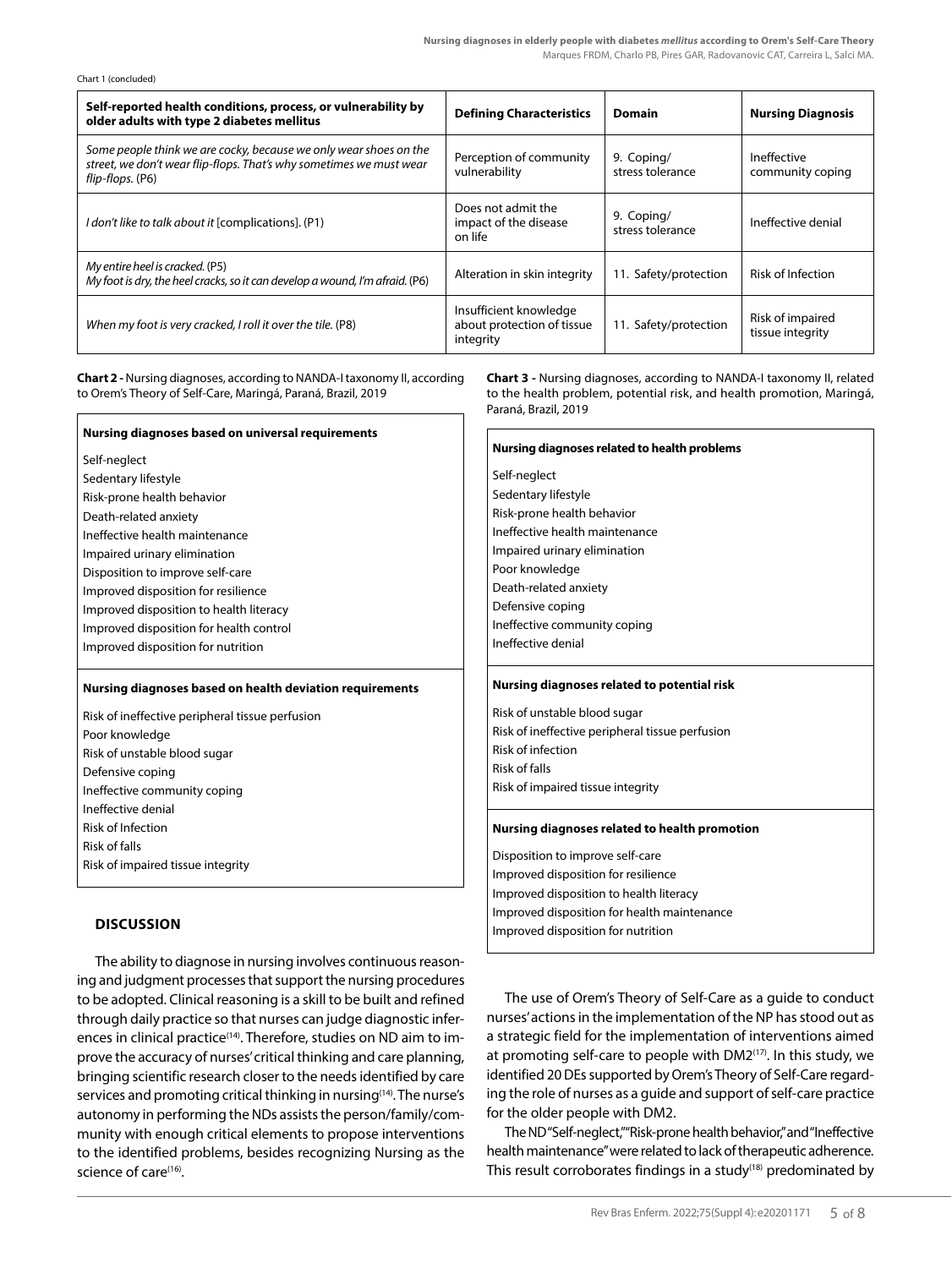older adults with chronic conditions, showing a poor knowledge about their risk factors, highlighting the role of health professionals in providing complete and clarifying information.

In the elderly, as is the case of this study, the "Sedentary lifestyle" is a frequent ND. Joint stiffness, presence of pain, lack of family support, and lack of physical conditioning were some of the reasons given by the older adults for not practicing physical activity in similar studies<sup>(19-21)</sup>.

Studies<sup>(19,22-23)</sup> revealed that the ND "Risk of unstable sugar" has significant improvement when associated with nursing-supported care. Insufficient knowledge about DM2 was responsible for low adherence to the therapeutic plan, resulting in glycemic decompensation<sup>(17)</sup>.

Impaired urinary elimination", exemplified by the symptoms of polyuria and nocturia, is also a frequent finding in people with DM2(22) because of increased blood glucose and decreased renal reabsorption and dehydration<sup>(4)</sup>.

The "Risk of falls" should be a concern of nurses in the older population since falling reflects frailty with consequent cascading damages that potentiate the emergence of geriatric disabilities<sup>(19-20)</sup>. However, the association of the risk of falls with acute or chronic complications of DM2, such as hypoglycemia, sarcopenia due to insulin resistance, imbalance due to proprioception alteration, or loss of protective sensitivity caused by diabetic polyneuropathy, cannot be ruled out<sup>(2)</sup>. The NDs "Risk of ineffective peripheral tissue perfusion," "Risk of impaired tissue integrity," and "Risk of infection" in people with DM2 may relate to signs and symptoms compatible with complications resulting from peripheral diabetic neuropathy(2). In this sense, health education for the elderly during nursing consultations has an enlightening role in preventive foot care, in the orientation of routine physical examination at home, and the use of appropriate footwear<sup>(24)</sup>. A systematic review(25) on the effectiveness and efficacy of educational actions against complications related to DM2 showed that interventions performed by nurses led to a reduction in foot ulcers, as well as in peripheral vasculopathy and neuropathy.

The "poor knowledge" of the older people with DM2 was related to the complications and lack of adherence to drug and non-drug treatment found in this study. The empowerment of people with chronic conditions in their treatment is essential for balancing the health-disease process<sup>(18-22)</sup>.

The ND "Death-related Anxiety" is usually linked to the picture of people with some chronic condition. In this case, the defining characteristic was fear related to premature death, denoting prior knowledge of the informant about the risk of early mortality from DM(2).

The NDs "Defensive coping" and "Ineffective community coping" occur when people do not have a clear understanding of their health condition or suffer from stigmatization in society<sup>(26)</sup>. Ineffective denial" is part of a stage when the person still refuses to accept the disease process and often relates to lack of emotional support $(27)$ .

In this study, the NDs associated with the universal self-care requirement confirmed similar research results(18,28-30), which related the ND to the intake of water and food, physiological elimination processes, impaired mobility, maintenance of balance between physical activity and rest, referring to the dangers to life, functioning, and well-being<sup>(21)</sup>. Other studies<sup>(17,28,30-31)</sup> also related the NDs to the requirement of self-care of health deviations regarding the lack of participation of the person about their process of illness, inadaptation of reality to their needs, and unawareness about the treatment and evolution of the disease<sup>(5,8)</sup>.

Nurses' actions to promote support and health education highlight the importance of mutual accountability between professionals and users as a way to contemplate appropriate care, expand the knowledge of people about aspects of the disease and contribute to self-management of DM2<sup>(32)</sup>. The Nursing Systems Theory points out this relationship of reciprocity and coresponsibility for care, especially for people with chronic conditions that demand a routine of daily care to maintain their health $(33)$ .

Orem describes the Nursing Systems and identifies them as "fully compensatory" when the person is unable to perform self-care actions; "partially compensatory," a situation in which both the person and the nurse perform self-care actions; and "supportive-education," when the individual is able, through the nurse's guidance, to perform and learn<sup>(5,8)</sup>. In this field, the results of this study are anchored in the supportive-education system $(28)$ , pointing out the role of nurses in the health education process.

It is the nurse's role to identify the deficits and define the modalities of support so that the assistance is in line with the self-care needs and the ability of people to perform the actions<sup>(19)</sup>. The construction of an ND can be focused on the problem, health promotion, or potential risk<sup>(10)</sup>. The NDs "Self-neglect"<sup>(18,29)</sup>, "Sedentary lifestyle"<sup>(18,28-29)</sup>, "Risk-prone health behavior"(18,28), "Ineffective health maintenance"(28), "Impaired urinary elimination"(21), "Poor knowledge"<sup>(28-29)</sup>, "Death-related anxiety,""Defensive coping"<sup>(26)</sup>, "Ineffective community coping," and "Ineffective denial" $(31)$  are known as problem-focused NDs $(10)$  as they present an undesirable human response to a specific condition. The NDs "Risk of unstable blood sugar"(23), "Risk of ineffective peripheral tissue perfusion"(21), "Risk of infection"(29), "Risk of impaired tissue integrity"(21,26), and "Risk of falls"(20,28) are designated as potential risk(10) because they represent situations of susceptibility for the development of an undesirable response to health conditions. And the NDs "Disposition to improve self-care"<sup>(28)</sup>, "Improved disposition for resilience"(33), "Improved disposition for health literacy," "Improved disposition for health maintenance"(28), and "Improved disposition for nutrition"(34) represent the Health Promotion domain and express motivational desires<sup>(10)</sup>.

Most studies on NDs are conducted in people seen in the outpatient or hospital environment, making them focus on the problem and potential risks. Since PHC is a point of care whose essence is in prevention and health promotion, the low number of research on ND at this level of contact made it difficult, in this study, to discuss the NDs contained in the Health Promotion domain.

We understand that Orem's Theory of Self-Care as theoretical support to systematize nursing care allows providing comprehensive and individualized care to the elderly with DM. Self-care actions occur through educational support, guidance, counseling, and building interpersonal relationships between the nurse, the older person, and the family $(35)$ .

#### **Study limitations**

Study limitations include the construction of results in a single context; and the fact that the characteristics of the participants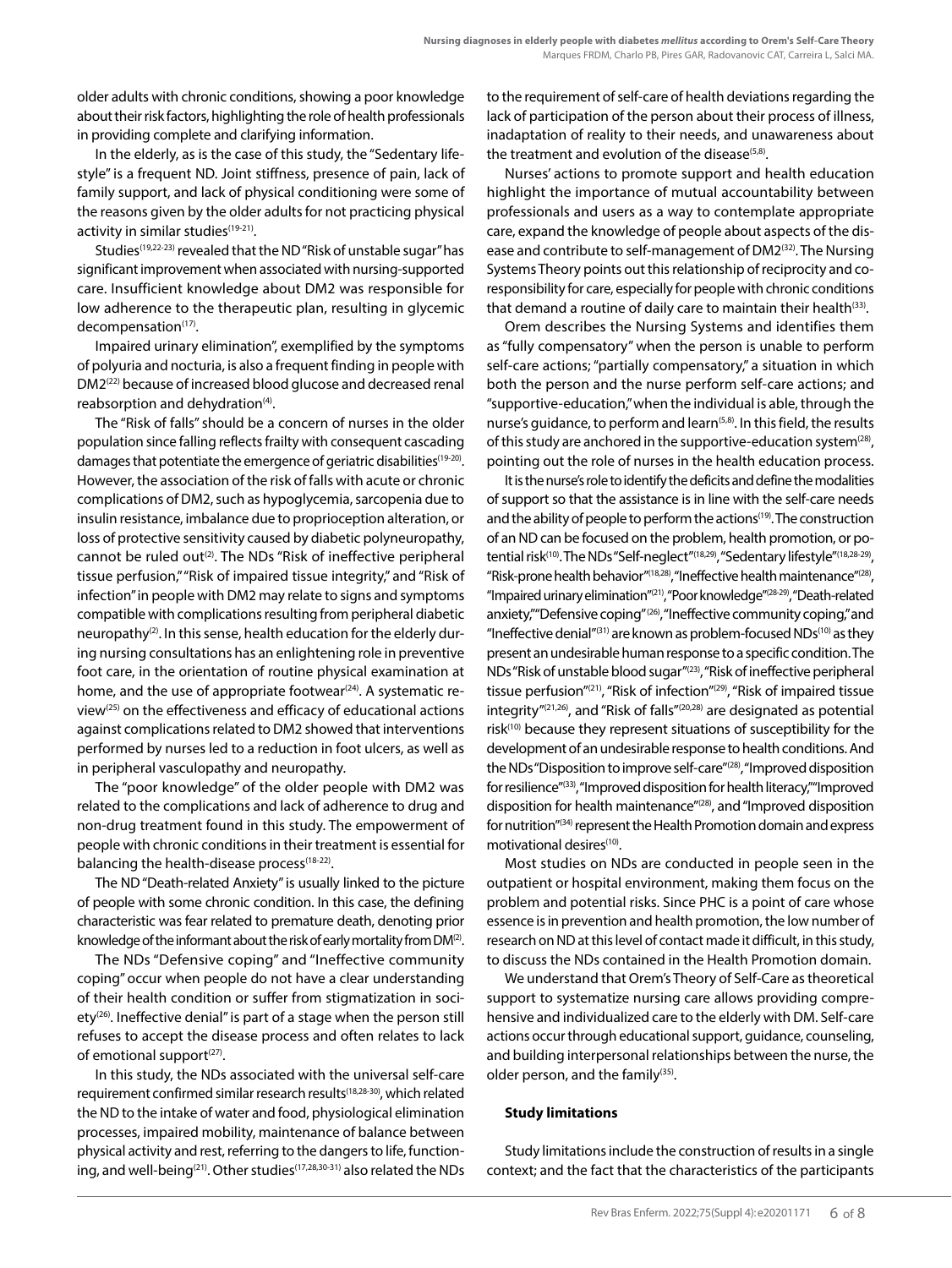influenced them. Therefore, it is recommended that studies be carried out in different scenarios involving other conditions of the health/disease process.

#### **Contributions to the Fields of Nursing or Public Health**

The study praises one of the stages, which consists of the NP: the nursing diagnosis. The entire implementation of nursing care is carried out based on this stage. Directing the research to the older people with DM2 was a choice that reflects the concern with the problem involving public health. The pertinence and relevance of this study lie in the search to consolidate the practice of nurses with systematized care, aiming at integrality and providing support to people for the development of self-care, according to Orem's Theory of Self-Care, which is timeless.

#### **FINAL CONSIDERATIONS**

Twenty nursing diagnoses were identified, predominantly those related to health deviation concentrated on the problem and belonging to the support-education system. It was observed that many older adults with DM2 are unaware of the disease development process and the consequences of chronic hyperglycemia. That fact has resulted in poor adherence to self-care practices, thus hindering the control of the disease, which is considered a severe public health problem.

It is noteworthy that Orem's Theory of Self-Care allowed us to know the conditioning factors or self-care deficits of the older adults with DM2, making this reference contemporary to the concept of promoting and preventing health complications in the population. That allows us to reflect that self-care is learned through human interaction, i.e., it results from the relationship between health professionals and people with DM2.

With this study, we hope that systematized nursing actions will be encouraged. By elaborating nursing diagnoses, nurses intervene in a targeted, safe, and effective manner. We also expect to promote the application of nursing theories - especially Orem's Theory of Self-Care - in care practices, mainly when associated with the use of nursing diagnoses in PHC.

#### **FUNDING**

The author would like to thank the Coordination for the Improvement of Higher Education Personnel [Coordenação de Aperfeiçoamento de Pessoal de Nível Superior (CAPES)] for the financial support.

#### **REFERENCES**

- 1. World Health Organization (WHO). Noncommunicable Diseases (NCD) Country Profiles [Internet]. Geneva: World Health Organization. 2018 [cited 2020 May 6]. Available from: https://www.who.int/nmh/publications/ncd-profiles-2018/en/
- 2. Sociedade Brasileira de Diabetes. Diretrizes da Sociedade Brasileira de Diabetes 2019-2020. São Paulo. Editora: Clannad; 2019.
- 3. Carrillo-Larco RM, Barengo NC, Albitres-Flores L, Bernabe-Ortiz A. O risco de mortalidade entre pessoas com diabetes tipo 2 na América Latina: uma revisão sistemática e metanálise de estudos de coorte de base populacional. Diabetes Metab Res Rev. 2019;35(4):e3139. https:// doi.org/10.1002 / dmrr.3139
- 4. American Diabetes Association. Standards of medical care in diabetes-2017. Diabetes Care [Internet]. 2017 [cited 2020 Feb 19]. Available from: http://care.diabetesjournals.org/ content/diacare/suppl/2016/12/15/40.Supplement\_1.DC1/DC\_40\_ S1\_final.pdf
- 5. Foster PC, Bennett AM. Dorothea E. Orem. In: George JB. Teorias de enfermagem: os fundamentos à prática profissional. 4ª ed. Porto Alegre: Artes Médicas;2000. p. 83-101.
- 6. Eid LP, Leopoldino SAD, Oller GASA, Pompeo DA, Martins MA, Gueroni LPB. Factors related to self-care activities of patients with type 2 diabetes mellitus. Esc Anna Nery. 2018;22(4):e20180046. https://doi.org/10.1590/2177-9465-ean-2018-0046
- 7. George JB, (Ed.). Teorias de enfermagem: os fundamentos para a prática profissional. 4. ed. Porto Alegre: Artes Médicas Sul; 2000.
- 8. Orem DE, Taylor SG. Reflections on nursing practice science: the nature, the structure, and the foundation of nursing sciences. Nurs Sci Q. 2011;24(1):35-41. https://doi.org/10.1177/0894318410389061
- 9. Horta WA. Processo de enfermagem. Rio de Janeiro: Guanabara Koogan;2011.
- 10. Herdman TH, Kamitsuru S. Diagnósticos de enfermagem da NANDA: definições e classificação 2018-2020. Porto Alegre: Artmed;2018.
- 11. Minayo MCS. O desafio do conhecimento: pesquisa qualitativa em saúde. 9ª ed. São Paulo: Hucitec;2006. 406 p.
- 12. Joventino ES, Oriá MOB, Sawada NO, Ximenes LB. Apparent and content validation of maternal self-efficiency scale for prevention of childhood diarrhea. Rev Latino-Am Enfermagem 2013;21:371–9. https://doi.org/10.1590/S0104-11692013000100012
- 13. Hsieh H-F, Shannon SE. Three approaches to qualitative content analysis. Qual Health Res 2005;15:1277–88. https://doi. org/10.1177/1049732305276687
- 14. Carvalho EC, Oliveira-Kumakura ARS, Morais SCRV. Raciocínio clínico em enfermagem: estratégias de ensino e instrumentos de avaliação. Rev Bras Enferm. 2017;70(3):662-8. https://doi.org/10.1590/0034-7167-2016-0509
- 15. Carlson J. Processo de validação de consenso: um método de pesquisa padronizado para identificar e vincular os termos relevantes da NANDA, NIC e NOC para as populações locais. Int J Nurs Terminol Classif [Internet]. 2006 [cited 2021 May 18];17 (1):23-4. Avaible from: https://www.ncbi.nlm.nih.gov/pubmed/17117929